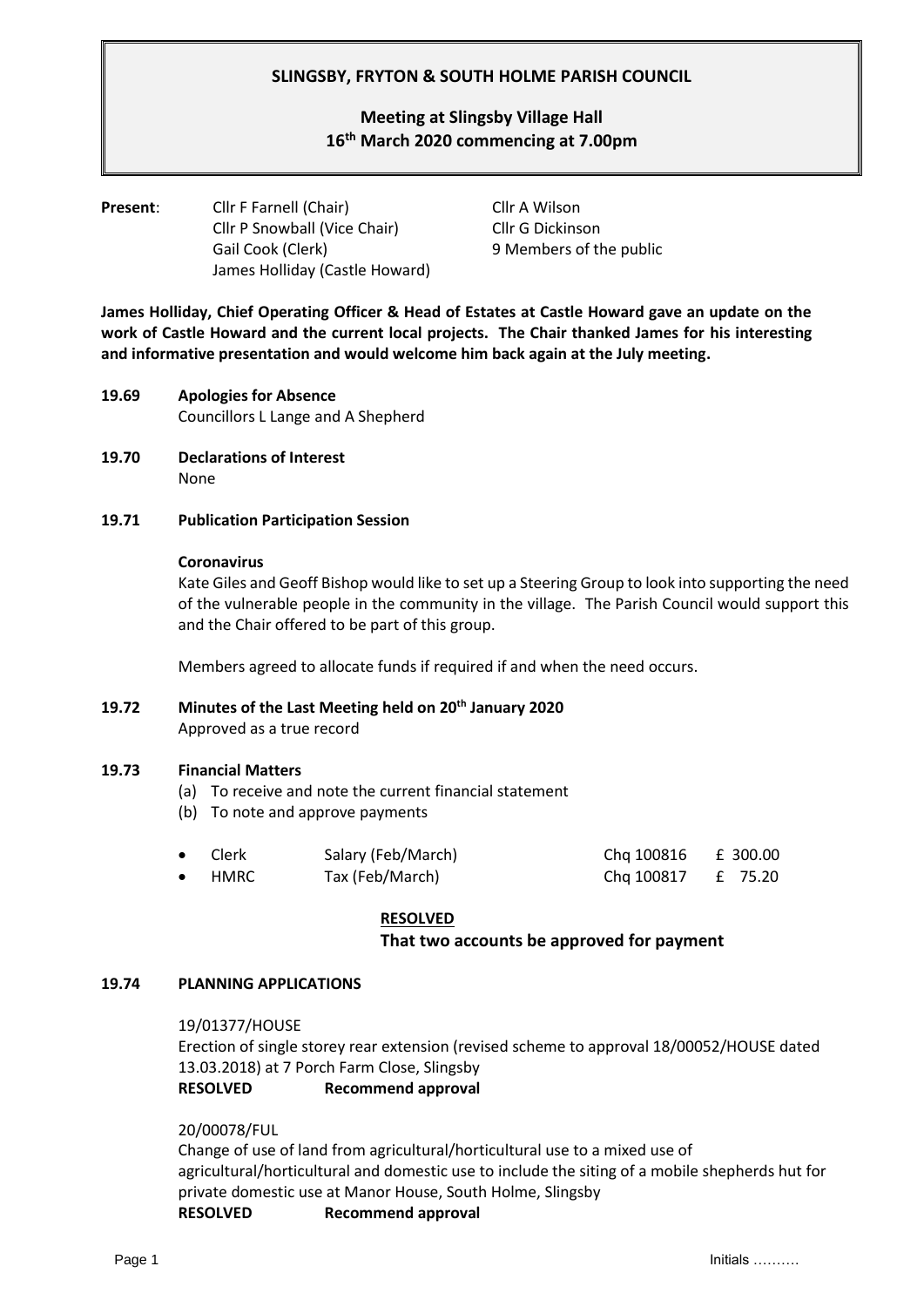#### **20/00119/LBC & 20/00118/FUL**

Internal and external alterations of existing holiday cottage and attached barn to form a 2no. bedroom self-contained annex for a mixed use of holiday cottage and residential annex to include formation of internal and external openings at Slingsby Heights, Malton Road, Slingsby **RESOLVED Recommend approval**

#### **20/00215/HOUSE**

Erection of first floor extension, alterations to openings in western and southern elevations and installation of air source heat unit at Ebor House, The Green, Slingsby **RESOLVED Recommend approval**

#### **19.75 PARISH FIELD TENDER**

The current tenancy has come to an end, no formal tenders have been received to date. Members have received some interest if the fence is repaired. Quotes to be obtained for new fencing.

ACTION: Clerk to contact the previous tenants with regard to clearing the stable.

#### **19.76 CEMETERY FEE REVIEW**

Members reviewed the fees and agreed to remove the additional inscription fee and add a double depth burial fee of £100.

## **19.77 SLINGSBY PLAY AREA FENCING FUNDING REQUEST**

The Parish Council received a funding request for fencing and turf. The Parish Council agreed to order the materials.

## **19.78 PARISH ITEMS**

## **(a) Street Lights**

Following a site meeting with the Clerk, Chair and the NYCC Street Lighting Officer a quote to replace LP2, LP3 and LP4 has been received from NYCC for upgraded lighting Members agreed to go ahead and replace the lighting at a cost of £5,795.

#### **(b) Highways Issues**

Clerk to report pot hole outside 1 The Balk, Slingsby

#### **(c) Dog Fouling**

Two new dog waste bins will be fitted in due course. Following numerous complaints from residents, the Clerk sent a letter to a local resident asking them to pick up after their dog, due to no attempt to do this by the owner, it was agreed that the Clerk report an irresponsible dog owner to Ryedale District Council.

#### **(d) Village Drainage Survey**

Parish Council to contact Simon Thackeray with regard to the village drainage system.

#### **(e) Speeding**

Adhoc visits by the speed camera van will continue in the village as and when duties permit.

#### **(f) Cemetery Maintenance**

The Chairman will continue to try and find a local contractor who will address the mole issue in the cemetery. Mr Dawson will continue to check the headstones.

#### **(g) Verge, Hedge & Footpath Maintenance**

Clerk to contact Mr Clifford to cut the hedge at the Parish Field again.

Clerk to report numerous broken public rights of way signs including at the end of Green Dyke Lane and bottom of Long Lane.